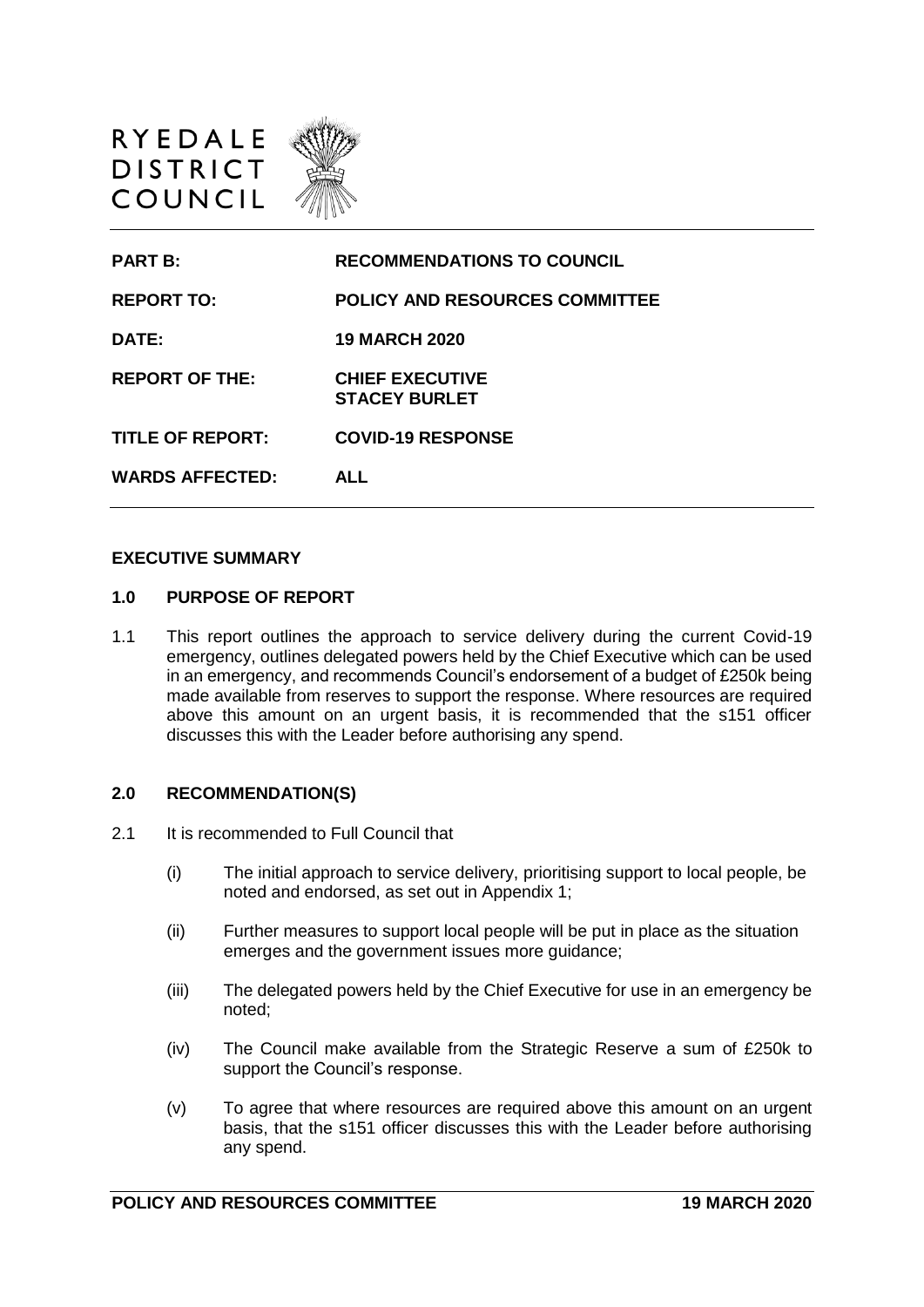(vi) To note that we will also work with other organisations and government to assist where we can, and await further guidance from central government on a number of issues, including business rates and the payment of benefits. This may require creating a further contingency.

## **3.0 REASON FOR RECOMMENDATION(S)**

- 3.1 The Council's role is to work in partnership with other agencies to support local people and Ryedale as a place to thrive, and ensure that when emergencies occur that people are supported. The current Covid-19 situation is an unprecedented public health emergency, which is impacting on local people's lives – jobs, businesses, health, access to services and supplies and the democratic business of the Council are already being affected.
- 3.2 The emerging position from Government is that councils will expected to play the key role in supporting local communities, in particular supporting people who are selfisolating (ie: have been advised to isolate because they are particularly at risk if they catch the virus or they or others in their household have symptoms) – the county council is likely to coordinate this in North Yorkshire, with district councils being the 'doers' alongside the third and charitable sector.
- 3.3 In essence there will be three tiers to the support:
	- (i) Firstly people will be encouraged to seek support from family, friends and neighbours for things like shopping, collecting medicine, non-physical social contact to reduce feelings of isolation (backed up by ongoing campaigns encouraging people to look out for and help their family, friends and neighbours);
	- (ii) Secondly If people can't access help in that way, the county and the district councils will be signposting/referring people to about 25 voluntary and similar organisations across the county – NYCC has already 'recruited' these and are already supporting these to coordinate local volunteers and other support (voluntary organisations, faith groups, etc) available in their patch to provide support locally;
	- (iii) Thirdly If people still can't access help or there are significant issues councils will use other means (eg Ready for Anything volunteers and redeployed staff from councils) to provide help and seek to solve problems

There will also be a small grants scheme eg to pay for food shopping if people don't have the money.

- 3.3 Elected Members are the representatives of the Ryedale populace so it imperative that they remain informed of the approach that will be taken during this emergency and are aware of the emergency powers in place in the Constitution.
- 3.4 It is also imperative that an amount of money is made available to support the continuation of service delivery and those in specific need at this time. The situation is escalating and this access is required immediately.

### **4.0 SIGNIFICANT RISKS**

4.1 Access to funding will ensure that the Chief Executive is able to take immediate action to secure service delivery continuity wherever feasible. It will also mean that she is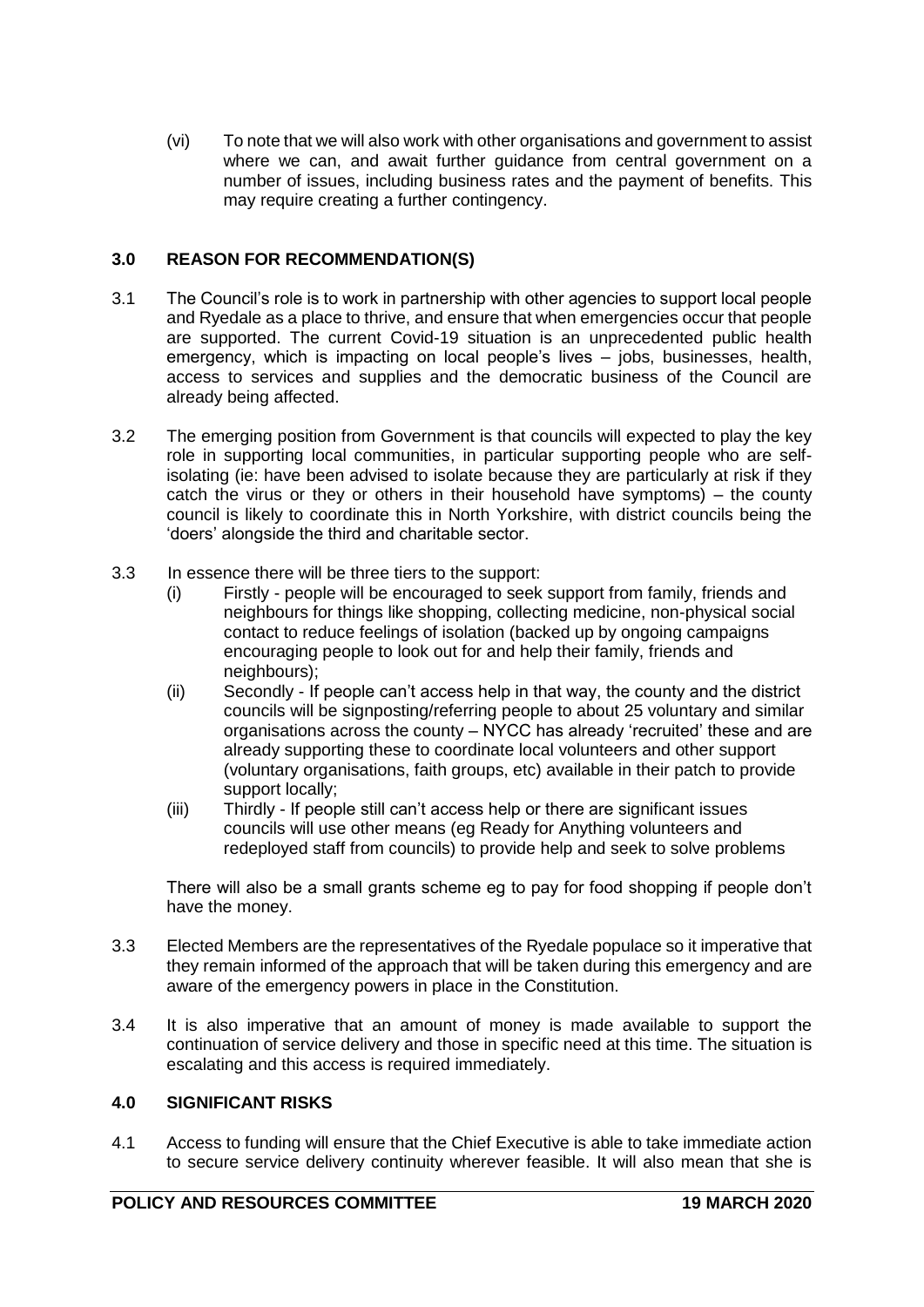able to direct resources as the crisis escalates to support partnership initiatives and those individuals and communities who are most in need. Not having access to immediate funding will result in service delivery failure and could in the worst case scenario mean that we aren't able to support vulnerable people and communities.

- 4.2 This is a fast changing situation, which requires officers to be fully focused on playing its part in supporting the local emergency efforts in partnership with other organisations and maintaining service delivery. This report aims to mitigate the risk of Elected Members not being aware of the emergency powers available within the Constitution and to ensure that they are assured as the elected representatives of Ryedale that essential Council services and business will continue and that residents of Ryedale will be supported.
- 4.2 The powers the Constitution provides for the Chief Executive mitigates risks around key decisions not being able to be taken during an emergency.

## **5.0 POLICY CONTEXT AND CONSULTATION**

- 5.1 This report sets out measures based on the Council's business continuity plans and the Constitution.
- 5.2 As stated earlier in this report, the policy context is constantly changing around this public health emergency. New legislation is expectation today which may impact on our approach. It has also clearly been stated that councils are expected to work in partnership to support local communities and will be playing a key role in the emergency efforts that unfold.

### **REPORT**

### **6.0 REPORT DETAILS**

### **The approach to service delivery**

6.1 Given that the situation with COVID-19 is changing rapidly, our approach to service delivery and prioritization must remain fluid and response to emerging circumstances. However the basis of the approach at the current time is described in Appendix 1.

### **The powers of the Chief Executive in an emergency**

- 6.2 The Constitution provides the Chief Executive (and other officers in her absence) with powers to make decisions in an emergency.
- 6.3 Para 1.2.1 of the Scheme of Officer Delegation states:

*Council delegates to the Chief Executive, Deputy Chief Executive, Service Leads, Section 151 Officer, Head of Human Resources and, Council Solicitor and any officer acting in her/his place in accordance with paragraph 1.2.6 below the authority to:*

*(e) Take decisions in relation to the discharge of any of the Council's functions in cases of emergency.*

Para 1.2.6 says: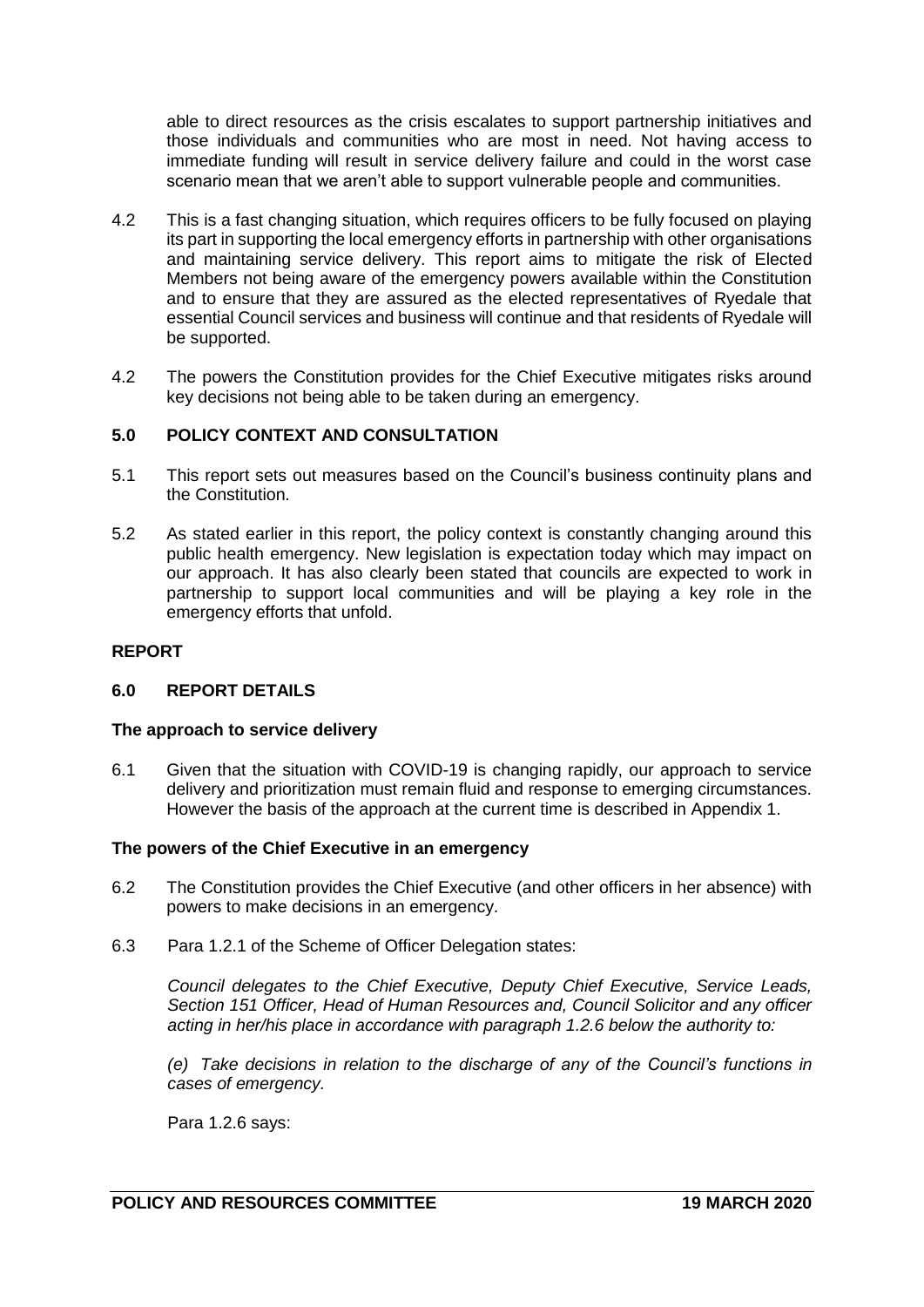*Where an officer referred to in paragraph 1.2.1 above is to be absent for any period, s/he or the Chief Executive or Deputy Chief Executive, as appropriate, must nominate in writing another officer to act in her/his place during their absence.*

6.4 Council Procedure Rule 37 states:

### *MATTERS OF URGENCY*

*The Head of Paid Service has delegated authority to take any action he/she considers necessary in the interests of the Council in cases of urgency. He/she where possible must only act after consultation with the Leader of the Council, the Chairman of the appropriate Committee and the relevant Ward Member(s), if any. Any action taken in this way shall be reported to the first available meeting of the Council or relevant Committee, as appropriate.*

- 6.5 These powers mean that decisions could be taken and funds made available if it was not possible to hold meetings of Council and committees because of Covid-19. Currently it is not possible legally to hold virtual meetings, where Members use technology to dial in. In exercising her powers the Chief Executive is required to consult with appropriate Members, as specified above, and this consultation can be done remotely.
- 6.6 To be clear, the reference to "*relevant Ward Member(s), if any*" refers to ward specific matters and does not mean that all Members will be consulted on everything. Similarly "*Chairman of the appropriate Committee*" refers to committee specific matters and does not mean that all Committee Chairmen will be consulted on everything. When urgent decisions are required, time clearly is of the essence and consultation requirements have to be reasonable to support this.
- 6.7 All Members will of course be kept informed of what is happening through regular updates from the Chief Executive.

### **Making funds available from reserves**

- 6.8 Whilst the Chief Executive can make funds available from reserves using her emergency powers, Council is asked to endorse making £250k available to fund emergency spend.
- 6.9 If approved, the following would be applied in relation to any necessary emergency spend:
	- a) A special budget code would be put in place so that emergency spend in relation to coronavirus is clearly identified.
	- b) Emergency spend will not be utilized to fund items/initiatives for which other funding (eg insurance) is available.
- 6.10 The Council is keen to support its community in these unprecedented and difficult times as a result of Coronavirus. We already operate a Council Tax Hardship Fund which will help if your ability to pay Council Tax is affected. We will also be as flexible as possible regarding payment arrangements for those whose income or circumstances are affected.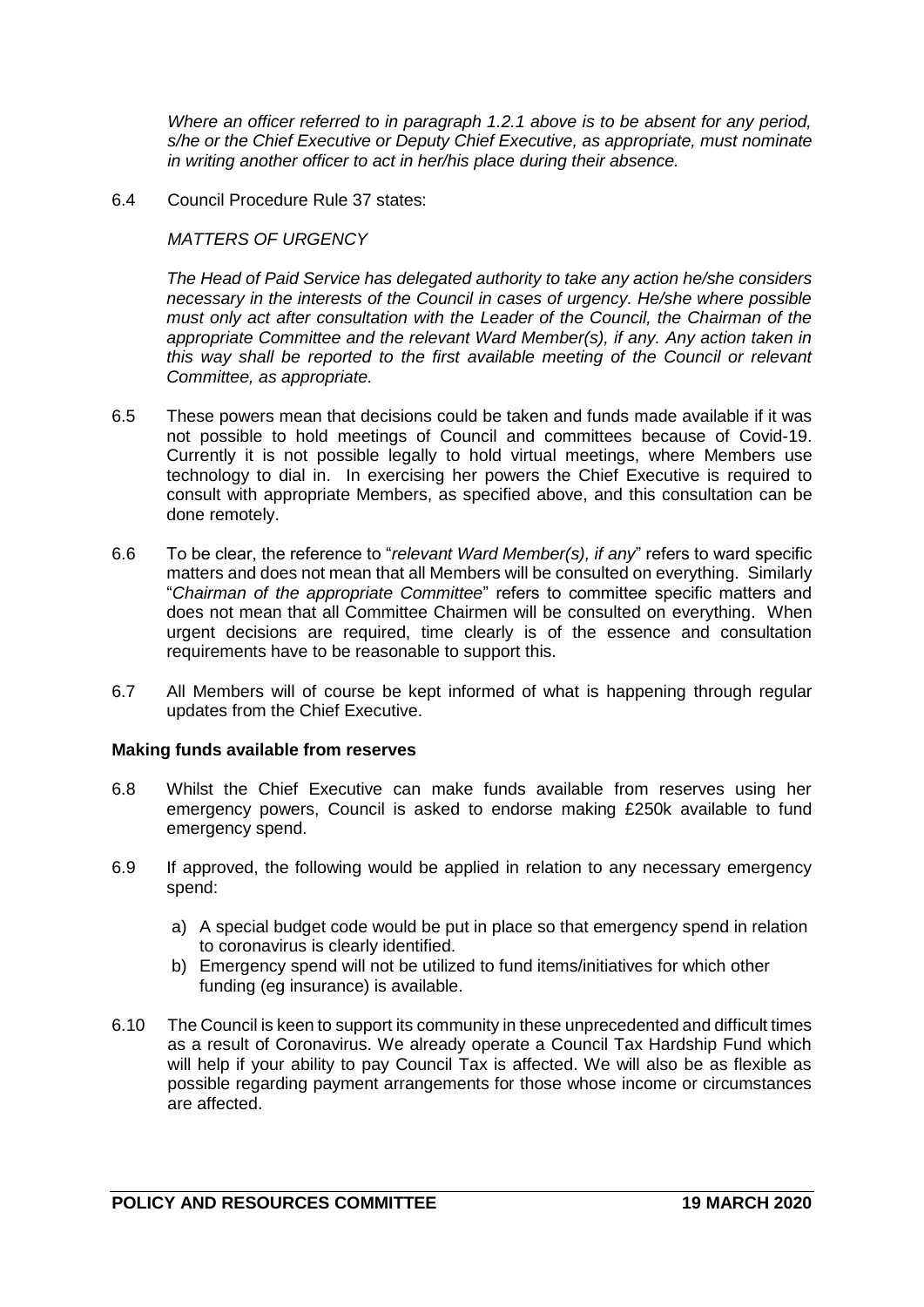6.11 We will also work with other organisations and government to assist where we can, and await further guidance from central government on a number of issues, including business rates and the payment of benefits.

### **7.0 IMPLICATIONS**

- 7.1 The following implications have been identified:
	- a) Financial

The funds identified are available in the Council's Strategic Reserve. Some level of Government reimbursement may be possible in the future, therefore it may be possible to reclaim some of the expenditure.

- b) Legal Under s101 (a) of the Local Government Act 1972, the discharge of an authorities functions may be carried out by an Officer. The Council's Officer Delegation Scheme contained within the Constitution authorises the Chief Executive to take decisions in cases of emergency, as outlined in the report.
- c) Other (Equalities, Staffing, Planning, Health & Safety, Environmental and Climate Change, Crime & Disorder) All relevant implications are considered, as decisions are made relating to the Council's response to the Covid-19 situation.

#### **Stacey Burlet Chief Executive**

| Author:                          | Simon Copley, Democratic Services Manager & Deputy Monitoring<br>Officer |  |  |  |
|----------------------------------|--------------------------------------------------------------------------|--|--|--|
| Telephone No:<br>E-Mail Address: | 01653 600666 ext: 43277<br>simon.copley@ryedale.gov.uk                   |  |  |  |

### **Background Papers:**

The Council's Constitution

**Background Papers are available for inspection at:** [www.ryedale.gov.uk](http://www.ryedale.gov.uk/)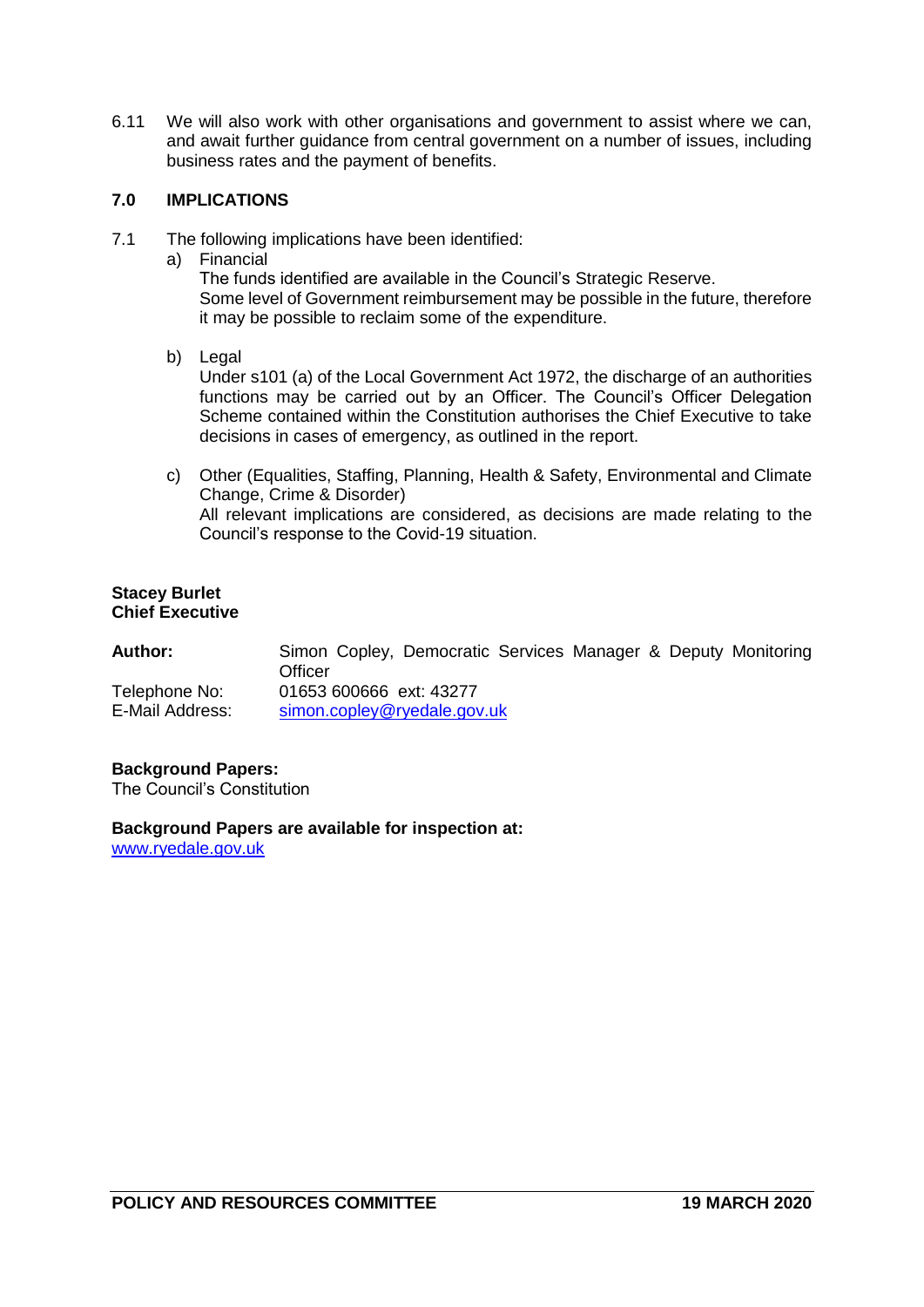# **APPENDIX 1:**

During this period of national health emergency, Ryedale District Council is focused on two over-arching goals:

- To support the citizens of Ryedale, especially those whose lives and livelihoods are most at risk as a result of COVID-19
- To protect the health and welfare of those who work for the Council, both as a responsible employer, and so that the Council can maintain the level of staffing necessary for vital community services to continue

The Council's approach is aligned to:

- Government policy and guidance in relation to COVID-19, which is based on scientific advice
- The health advice of Public Health England and the NHS (the lead agencies on COVID-19)
- The strategies and operational plans of North Yorkshire Local Resilience Forum. This is the established multi-agency group for emergencies, comprising North Yorkshire County Council, the District Councils, North Yorkshire Police, North Yorkshire Fire and Rescue Service, and health partners.

#### **Internal governance:**

- A COVID-19 coordination group has been set up. The purpose of the group is to:
	- $\circ$  Collate the advice, quidance and requests coming from national government and regional partners, and ensure these are reflected in RDC's COVID-19 response
	- o Allocate tasks to Heads of Service in relation to COVID-19 response
	- $\circ$  Monitor staffing levels and resourcing (which are in flux) across the organisation, and make recommendations to the Head of Paid Service on any necessary prioritization of resource, in accordance with the over-arching goals
	- $\circ$  Identify and deal with pressing service issues and staff questions as they arise
- Daily coordination teleconferences are held every weekday morning. These include all heads of service, with the addition of team leaders once a week for a more comprehensive catch-up on events.
- The coordination group reports to the CEO at the end of every day on key activity over the day, issues, and operational decisions to be made.

### **Staff health and welfare:**

The Council has adopted the following measures in line with Government advice (see appendix 1):

- Instruction has been issued on self-isolation, eliminating business travel and avoiding inperson meetings wherever possible.
- Additional cleaning routines have been adopted across all sites, and cleaning materials made available for disinfecting hard surfaces between routine cleans.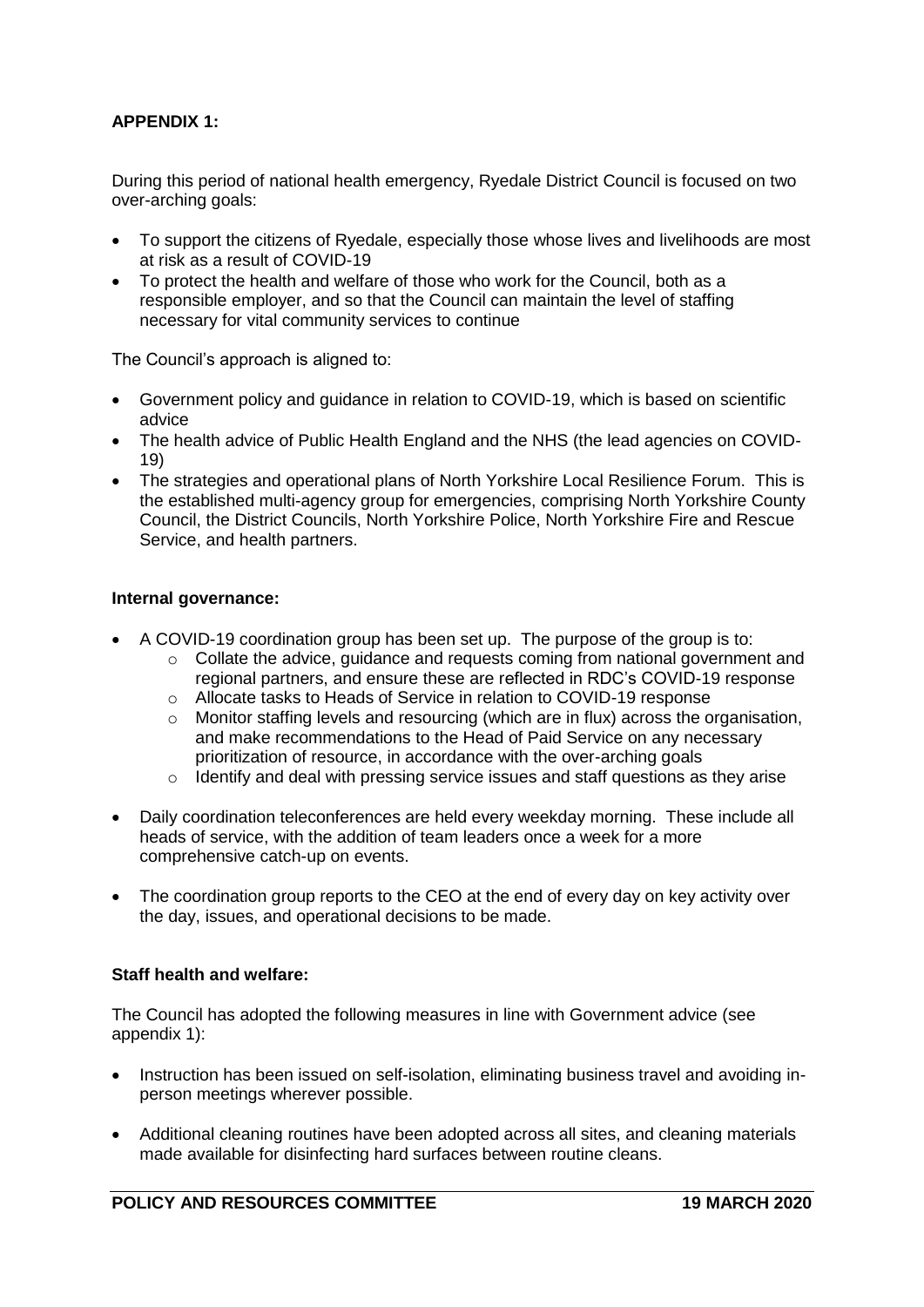- Wherever possible, staff are being supported to work from home in order to minimize social contact and transmission opportunity.
	- $\circ$  Those who fall into the most vulnerable categories (over 70s, those who are pregnant, those with an underlying health condition) have been identified and have been prioritized for home working
	- $\circ$  A significant proportion of the officer team at Ryedale House is now working from home
	- o Procurement of additional IT and telephony equipment to extend home working is currently an issue due to short supply, so allocation of resources is being prioritized on the basis of critical services/workers
- A variety of keep-in-touch methods have been adopted to prevent staff feeling isolated, and to continue strong line management relationships during home working or selfisolation. Additional teleconferencing and video conference facilities are at the point of being rolled out in support of this.
- National guidance from UNISON is being kept under review, to ensure that expectations around staff welfare is maintained throughout the period of disruption. RDC is also mirroring North Yorkshire County Council HR policy where that is relevant to our organisation.
- Recruitment into vacant posts is continuing, with accommodation made for video interviews/assessments where appropriate.
- Information is being regularly reissued to staff about Health Assured, the assistance programme for RDC employees and their families
- A daily bullet-point briefing is issued via the intranet to inform staff about any new decisions or changes. This is being delivered via other means to shift workers.

## **Supporting lives and livelihoods**

- Work is ongoing to prioritize operational services in line with the over-arching goal of supporting those whose lives and livelihoods are most at risk from COVID-19. This is being done dynamically in response to current staffing levels. Prioritized services have been identified as:
	- o Ryecare. Ryecare is RDC's Lifeline service, providing 24-hour call-centre support to the elderly and vulnerable, who often live alone. We expect to see an increase in demand for Ryecare services due to prolonged periods of isolation for the elderly and infirm, at the request of the NHS or other partners as people exit secondary care to return home, or as a result of social distancing. We are prioritizing resource into the Ryecare service (call-centre, set-up for NHS referrals), with a view to ensuring we have sufficient DBS-checked and trained staff in place to deal with an uplift.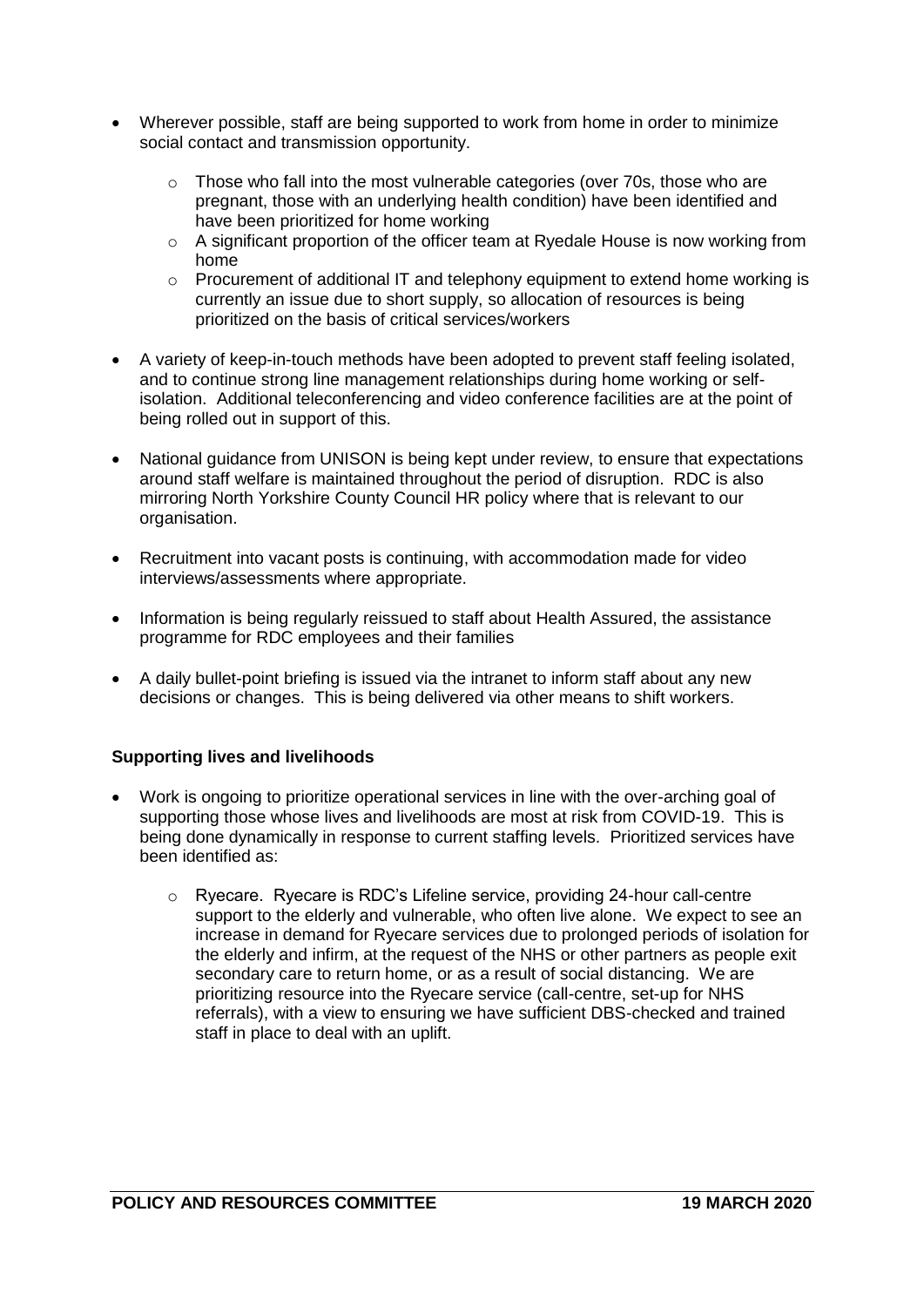- o Safeguarding.
	- Plans are in development for regional hubs to identify the most vulnerable people, and put in place a multi-agency support package, with District Councils playing a key role. We are prioritizing work into this area via the Community Team initially. The structures for this work are currently being put in place and Ryedale District Council is working closely with colleagues at the County Council on how best to implement in Ryedale. This is likely to become a significant focus of work and more of a priority as COVID-19 self-isolation continues.
	- As the vulnerable become more reliant on outside help, we are prioritizing community work to prevent exploitation of vulnerable and elderly people at home.
- o Housing and tenancy services. Ensuring people have a safe and stable place to live is essential in this time of self-isolation and social distancing. We are expecting increased demand in this area of service.
- $\circ$  Benefits. The numbers of residents expected to experience significant financial hardship is likely to increase due to downscaling in employment and increased financial pressures. Staffing to help ensure citizens can access housing and other applicable benefits has been prioritized.
- o Business engagement and support. The government pledged packages of support in the Budget and other measures subsequently. Details of how to access are awaited. We are also engaging with regional partners about potential additional support mechanisms that Ryedale businesses can access.
	- We have prioritized active engagement with businesses to ensure they know what help is available, and support them in making the appropriate applications.
	- Subject to Council support for this approach, we also intend utilizing £20k to provide membership of the Federation of Small Businesses to 100 micro-businesses. This gives access to the FSB's services, which include a funding platform, debt recovery, cash advance and FSB Care.
	- We have put measures in place to ensure that we pay all our suppliers promptly to support them at a time when cash-flow may be an issue.
	- Where possible, as a default, we will use local businesses for supplies to show support for our local business base.
- o Grass-root third sector support and volunteering. The role for voluntary sector support is expected to increase as self-isolation continues yet our contacts with local groups inform us that financial stresses are already taking their toll on local charities. At the same time, there is considerable social motivation for community support, with individuals signalling a desire to help.